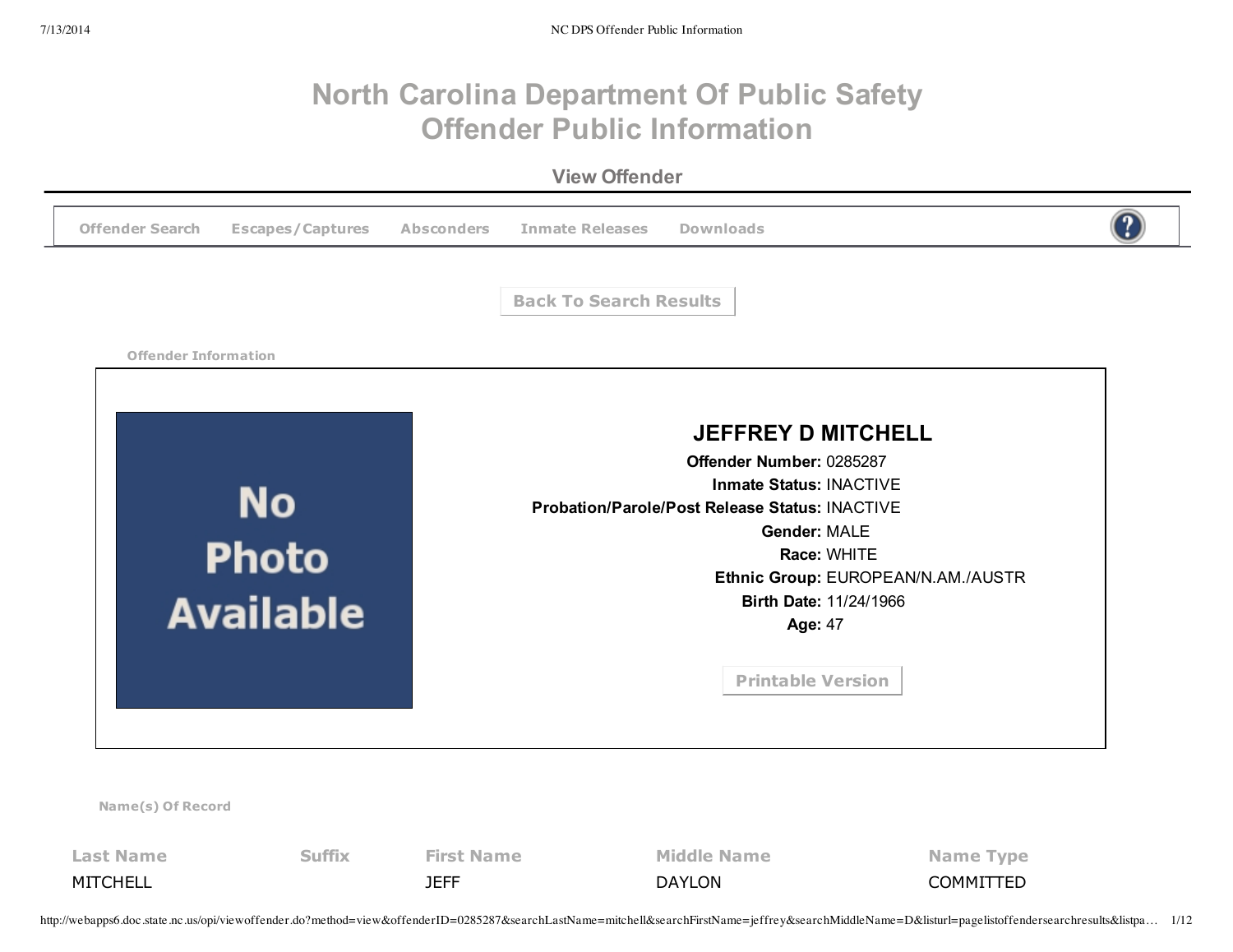7/13/2014 NC DPS Offender Public Information

| MITCHELL | <b>JEFFREY</b> |               | <b>COMMITTED</b> |
|----------|----------------|---------------|------------------|
| MITCHELL | <b>JEFFREY</b> |               | <b>COMMITTED</b> |
| MITCHELL | <b>JEFFREY</b> | <b>DAYLON</b> | <b>COMMITTED</b> |

**Most Recent Incarceration Summary**

**Incarceration Status:** INACTIVE **Total Incarceration Term:** 6 MONTHS **Conviction Date:** 07/28/2009 **Projected Release Date:** 07/08/2010 **Primary Crime:** DWI LEVEL 1 (PRINCIPAL) **Primary Crime Type:** MISD. **Special Characteristics:** REGULAR **Current Status:** N/A **Admission Date:** 05/05/2010 **Admitting Location:** NEUSE CI **Control Status:** REGULAR POPULATION **Next Control Review:** UNKNOWN **Custody Classification:** MINIMUM 1 **Next Custody Review:** 11/01/2010 **Current Location:** WAKE COUNTY **Previous Location:** WAKE CC **Last Movement :** EXPIRATION **Last Movement Date:** 07/08/2010

**Escapes?:** N

**Offender Sentence History**

| Sentence Number: BC-001                      | <b>Commitment Type: INMATE</b>        |  |
|----------------------------------------------|---------------------------------------|--|
| <b>Conviction Date: 07/28/2009</b>           | <b>County Of Conviction: FRANKLIN</b> |  |
| Revocation Docket#: 10002237                 | <b>County Of Revocation: WAKE</b>     |  |
| <b>Service Status: EXPIRED</b>               | Sentence Begin Date: 04/27/2010       |  |
|                                              | Actual Release Date: 07/08/2010       |  |
| <b>Punishment Type: DWI</b>                  | Projected Release Date: 07/08/2010    |  |
| Sentence Type 1: DEPT OF CORR DIV OF PRISONS |                                       |  |
| Sentence Type 2: PROBATION REVOCATION        |                                       |  |
| Minimum Term: 6 MONTHS                       | <b>Maximum Term: 6 MONTHS</b>         |  |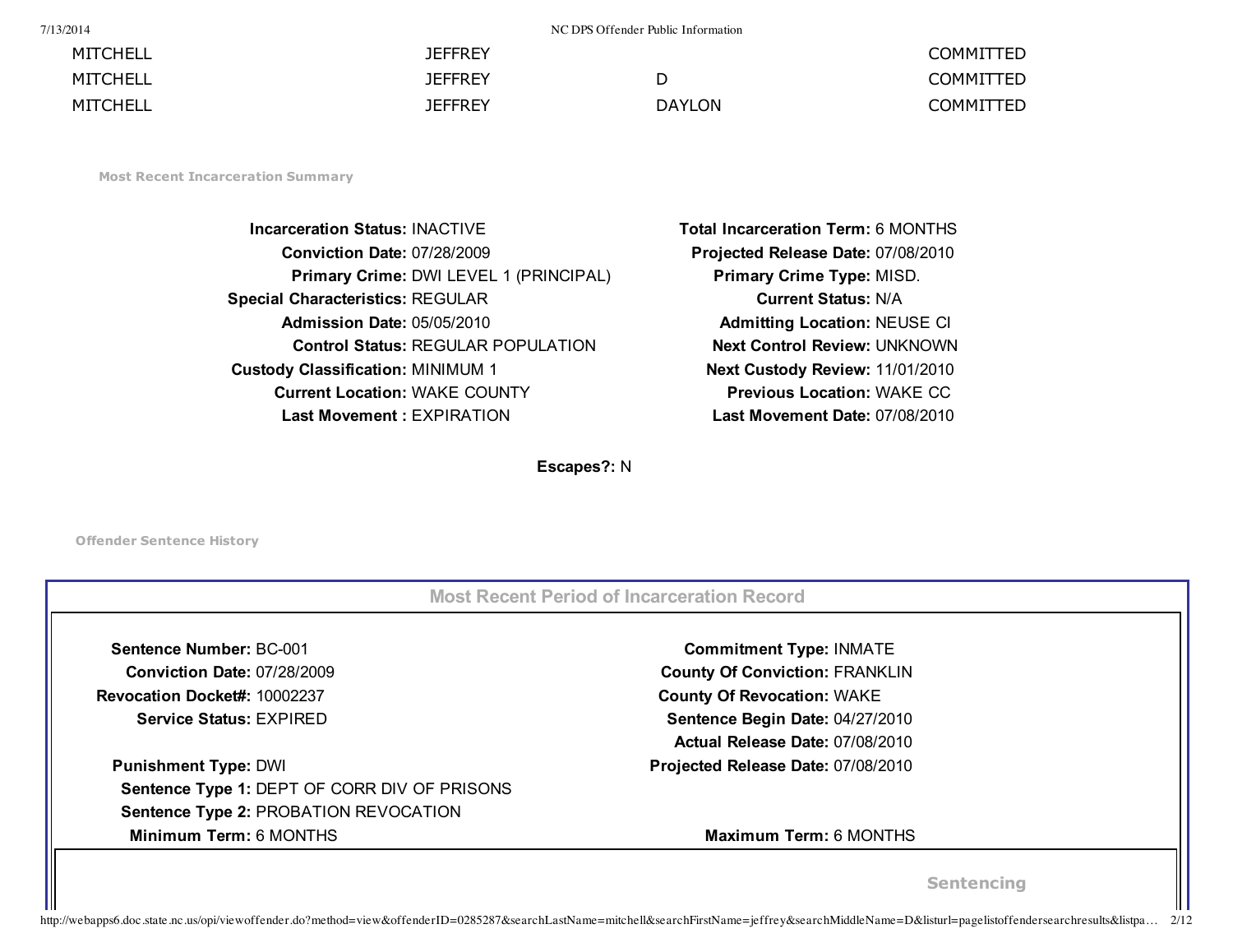| 7/13/2014                                                                                                                  |                                                                                                                                                                                                                                                                                            | NC DPS Offender Public Information                                                |             |                                                          |  |
|----------------------------------------------------------------------------------------------------------------------------|--------------------------------------------------------------------------------------------------------------------------------------------------------------------------------------------------------------------------------------------------------------------------------------------|-----------------------------------------------------------------------------------|-------------|----------------------------------------------------------|--|
| Commitment                                                                                                                 | Docket# Offense (Qualifier)                                                                                                                                                                                                                                                                | <b>Offense Date</b>                                                               | <b>Type</b> | <b>Penalty</b><br><b>Class Code</b>                      |  |
| $\sqrt{\frac{1}{2}}$ INITIAL                                                                                               | 08050683 DWI LEVEL 1 (PRINCIPAL)                                                                                                                                                                                                                                                           | 03/18/2008                                                                        | MISD.       | <b>NON CLASS CODE</b>                                    |  |
|                                                                                                                            | <b>Most Recent Period of Supervision Record</b>                                                                                                                                                                                                                                            |                                                                                   |             |                                                          |  |
| Sentence Number: 08-001<br><b>Conviction Date: 07/28/2009</b><br><b>Punishment Type: DWI</b><br>Sentence Type 1: PROBATION | Sentence Type 2: SUSPENDED SENTENCE<br>Sentence Type 3: DEPT OF CORR DIV OF PRISONS<br>Sentence Type 4: DWI CONVICTION                                                                                                                                                                     | <b>Commitment Type: PROBATION/PAROLE</b><br><b>County Of Conviction: FRANKLIN</b> |             |                                                          |  |
| Commitment                                                                                                                 | Docket# Offense (Qualifier)                                                                                                                                                                                                                                                                | <b>Offense Date</b>                                                               | <b>Type</b> | <b>Sentencing</b><br><b>Penalty</b><br><b>Class Code</b> |  |
| <b>INITIAL</b>                                                                                                             | 08050683 DWI LEVEL 1 (PRINCIPAL)                                                                                                                                                                                                                                                           | 03/18/2008                                                                        | MISD.       | NON CLASS CODE                                           |  |
|                                                                                                                            | <b>Previous Period of Supervision Record</b>                                                                                                                                                                                                                                               |                                                                                   |             |                                                          |  |
|                                                                                                                            | Sentence Number: 07-001<br><b>Commitment Type: PROBATION/PAROLE</b><br><b>County Of Conviction: WAKE</b><br><b>Conviction Date: 02/03/2005</b><br>Punishment Type: COMMUNITY SS (DCC)<br>Sentence Type 1: PROBATION<br>Sentence Type 2: SUSPENDED SENTENCE<br>Sentence Type 3: COUNTY JAIL |                                                                                   |             |                                                          |  |
| Commitment                                                                                                                 | Docket# Offense (Qualifier)                                                                                                                                                                                                                                                                | <b>Offense Date</b>                                                               | <b>Type</b> | <b>Sentencing</b><br><b>Penalty</b><br><b>Class Code</b> |  |
| <b>  </b> INITIAL                                                                                                          | 04062104 LARCENY (PRINCIPAL)                                                                                                                                                                                                                                                               | 08/06/2004                                                                        | MISD.       | <b>CLASS 1 MISDEMEANOR SS</b>                            |  |

http://webapps6.doc.state.nc.us/opi/viewoffender.do?method=view&offenderID=0285287&searchLastName=mitchell&searchFirstName=jeffrey&searchMiddleName=D&listurl=pagelistoffendersearchresults&listpa… 3/12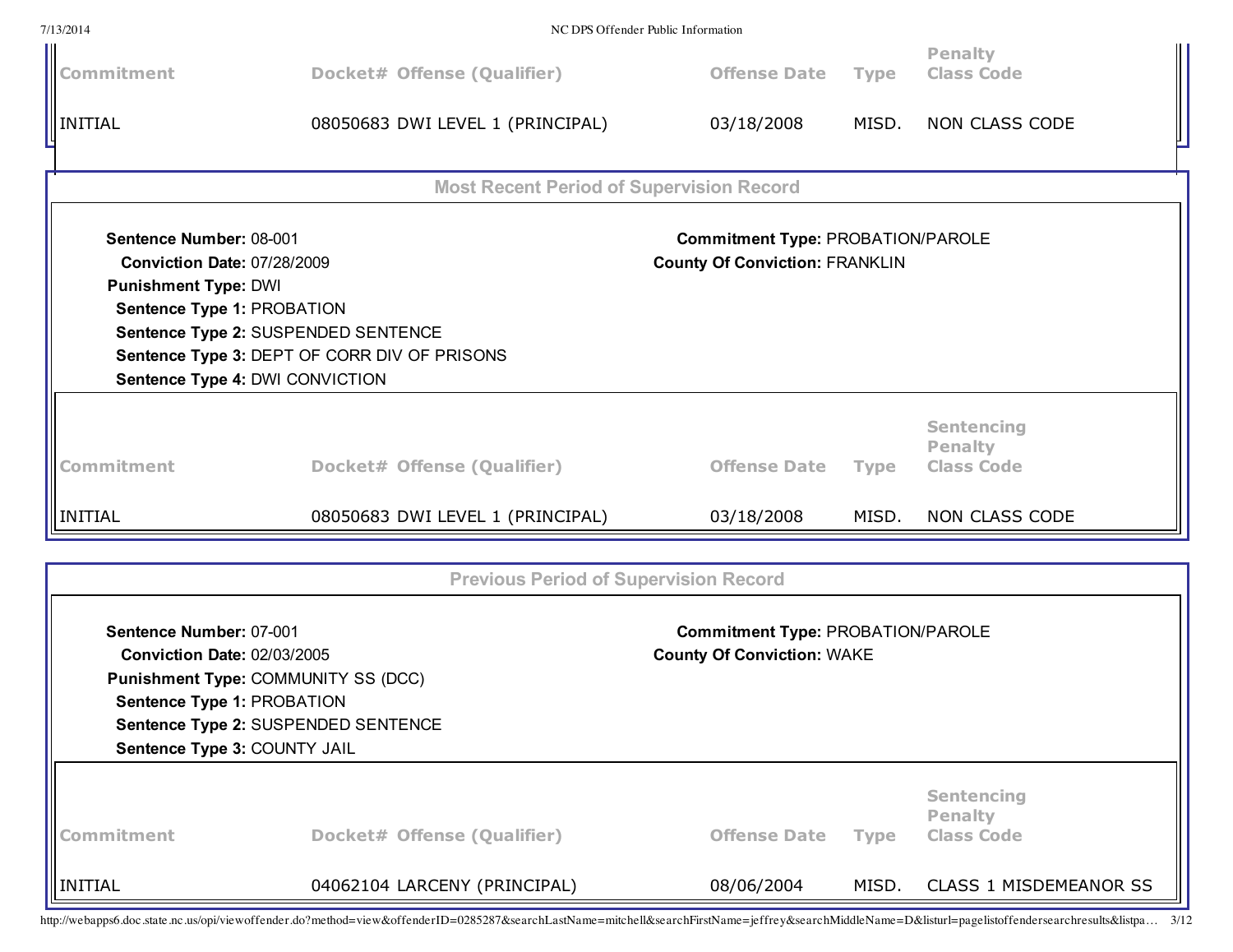|                                                                                                                                                           |                                                                                                                                                                                                            | <b>Previous Period of Incarceration Record</b>                              |                                                                                                                                               |             |                                                          |
|-----------------------------------------------------------------------------------------------------------------------------------------------------------|------------------------------------------------------------------------------------------------------------------------------------------------------------------------------------------------------------|-----------------------------------------------------------------------------|-----------------------------------------------------------------------------------------------------------------------------------------------|-------------|----------------------------------------------------------|
| <b>Sentence Number: BB-001</b>                                                                                                                            | <b>Commitment Type: INMATE</b><br>Conviction Date: 08/06/2001<br><b>County Of Conviction: WAKE</b><br><b>Service Status: EXPIRED</b><br>Sentence Begin Date: 08/06/2001<br>Actual Release Date: 05/01/2003 |                                                                             |                                                                                                                                               |             |                                                          |
| <b>Punishment Type: ACTIVE SS</b>                                                                                                                         |                                                                                                                                                                                                            |                                                                             | Projected Release Date: 05/01/2003                                                                                                            |             |                                                          |
| Sentence Type 1: DEPT OF CORR DIV OF PRISONS                                                                                                              |                                                                                                                                                                                                            |                                                                             |                                                                                                                                               |             |                                                          |
| Minimum Term: 1 YEAR 9 MONTHS                                                                                                                             |                                                                                                                                                                                                            |                                                                             | Maximum Term: 2 YEARS 2 MONTHS                                                                                                                |             |                                                          |
| Commitment                                                                                                                                                |                                                                                                                                                                                                            | Docket# Offense (Qualifier)                                                 | <b>Offense Date</b>                                                                                                                           | <b>Type</b> | <b>Sentencing</b><br><b>Penalty</b><br><b>Class Code</b> |
| INITIAL                                                                                                                                                   |                                                                                                                                                                                                            | 00059338 HABITUAL IMPAIRED DRIVING<br>(PRINCIPAL)                           | 12/02/2000                                                                                                                                    |             | FELON CLASS F                                            |
| <b>Conviction Date: 08/06/2001</b><br><b>Service Status: EXPIRED</b><br><b>Punishment Type: ACTIVE SS</b><br>Sentence Type 1: DEPT OF CORR DIV OF PRISONS |                                                                                                                                                                                                            |                                                                             | <b>County Of Conviction: WAKE</b><br>Sentence Begin Date: 08/06/2001<br>Actual Release Date: 11/21/2001<br>Projected Release Date: 11/21/2001 |             |                                                          |
| <b>Minimum Term:</b>                                                                                                                                      |                                                                                                                                                                                                            |                                                                             | <b>Maximum Term: 4 MONTHS</b>                                                                                                                 |             |                                                          |
| Commitment                                                                                                                                                |                                                                                                                                                                                                            | Docket# Offense (Qualifier)                                                 | <b>Offense Date</b>                                                                                                                           | <b>Type</b> | <b>Sentencing</b><br><b>Penalty</b><br><b>Class Code</b> |
|                                                                                                                                                           |                                                                                                                                                                                                            |                                                                             |                                                                                                                                               |             |                                                          |
| NUMBER BB-001                                                                                                                                             |                                                                                                                                                                                                            | CONCURRENT TO SENTENCE 00059338 DRIV LICENSE REVOKED (PRINCIPAL) 12/02/2000 |                                                                                                                                               | MISD.       | CLASS 1 MISDEMEANOR SS                                   |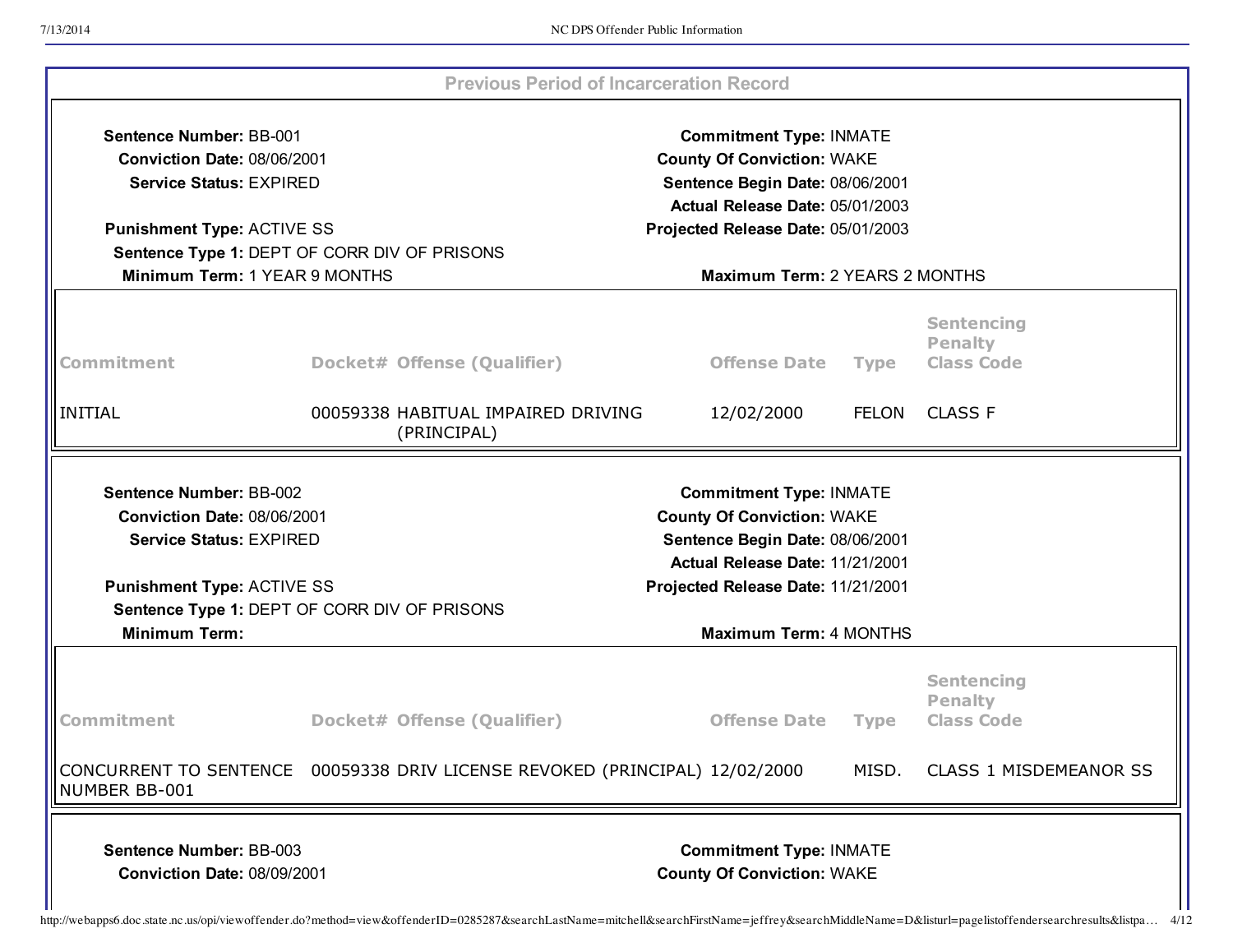| 7/13/2014                                                                                                                                                                                   |                                                         | NC DPS Offender Public Information                                                                                                            |             |                                                          |  |
|---------------------------------------------------------------------------------------------------------------------------------------------------------------------------------------------|---------------------------------------------------------|-----------------------------------------------------------------------------------------------------------------------------------------------|-------------|----------------------------------------------------------|--|
| <b>Service Status: EXPIRED</b>                                                                                                                                                              |                                                         | Sentence Begin Date: 08/09/2001                                                                                                               |             |                                                          |  |
|                                                                                                                                                                                             |                                                         | Actual Release Date: 01/07/2002                                                                                                               |             |                                                          |  |
| <b>Punishment Type: DWI</b>                                                                                                                                                                 | Projected Release Date: 01/07/2002                      |                                                                                                                                               |             |                                                          |  |
|                                                                                                                                                                                             | Sentence Type 1: DEPT OF CORR DIV OF PRISONS            |                                                                                                                                               |             |                                                          |  |
| Minimum Term: 1 YEAR                                                                                                                                                                        |                                                         | Maximum Term: 1 YEAR                                                                                                                          |             |                                                          |  |
| Commitment                                                                                                                                                                                  | Docket# Offense (Qualifier)                             | <b>Sentencing</b><br><b>Penalty</b><br><b>Offense Date</b><br><b>Class Code</b><br><b>Type</b>                                                |             |                                                          |  |
| NUMBER BB-001                                                                                                                                                                               | CONCURRENT TO SENTENCE 94053158 DWI LEVEL 1 (PRINCIPAL) | 07/20/1994                                                                                                                                    | MISD.       | NON CLASS CODE                                           |  |
|                                                                                                                                                                                             | <b>Previous Period of Incarceration Record</b>          |                                                                                                                                               |             |                                                          |  |
| <b>Sentence Number: BA-001</b>                                                                                                                                                              |                                                         | <b>Commitment Type: INMATE</b>                                                                                                                |             |                                                          |  |
| <b>Conviction Date: 04/28/1999</b>                                                                                                                                                          |                                                         | <b>County Of Conviction: JOHNSTON</b>                                                                                                         |             |                                                          |  |
| <b>Service Status: EXPIRED</b>                                                                                                                                                              |                                                         | Sentence Begin Date: 04/28/1999                                                                                                               |             |                                                          |  |
|                                                                                                                                                                                             |                                                         | Actual Release Date: 08/29/1999                                                                                                               |             |                                                          |  |
| <b>Punishment Type: DWI</b>                                                                                                                                                                 | Sentence Type 1: DEPT OF CORR DIV OF PRISONS            | Projected Release Date: 08/29/1999                                                                                                            |             |                                                          |  |
| Minimum Term: 1 YEAR                                                                                                                                                                        |                                                         | Maximum Term: 1 YEAR                                                                                                                          |             |                                                          |  |
|                                                                                                                                                                                             |                                                         |                                                                                                                                               |             |                                                          |  |
| Commitment                                                                                                                                                                                  | Docket# Offense (Qualifier)                             | <b>Offense Date</b>                                                                                                                           | <b>Type</b> | <b>Sentencing</b><br><b>Penalty</b><br><b>Class Code</b> |  |
| <b>INITIAL</b>                                                                                                                                                                              | 98005071 DWI LEVEL 2 (PRINCIPAL)                        | 03/29/1998                                                                                                                                    | MISD.       | <b>NON CLASS CODE</b>                                    |  |
| <b>Sentence Number: BA-002</b><br><b>Conviction Date: 04/28/1999</b><br><b>Service Status: EXPIRED</b><br><b>Punishment Type: ACTIVE SS</b><br>Sentence Type 1: DEPT OF CORR DIV OF PRISONS |                                                         | <b>Commitment Type: INMATE</b><br><b>County Of Conviction: JOHNSTON</b><br>Sentence Begin Date: 08/29/1999<br>Actual Release Date: 11/16/1999 |             |                                                          |  |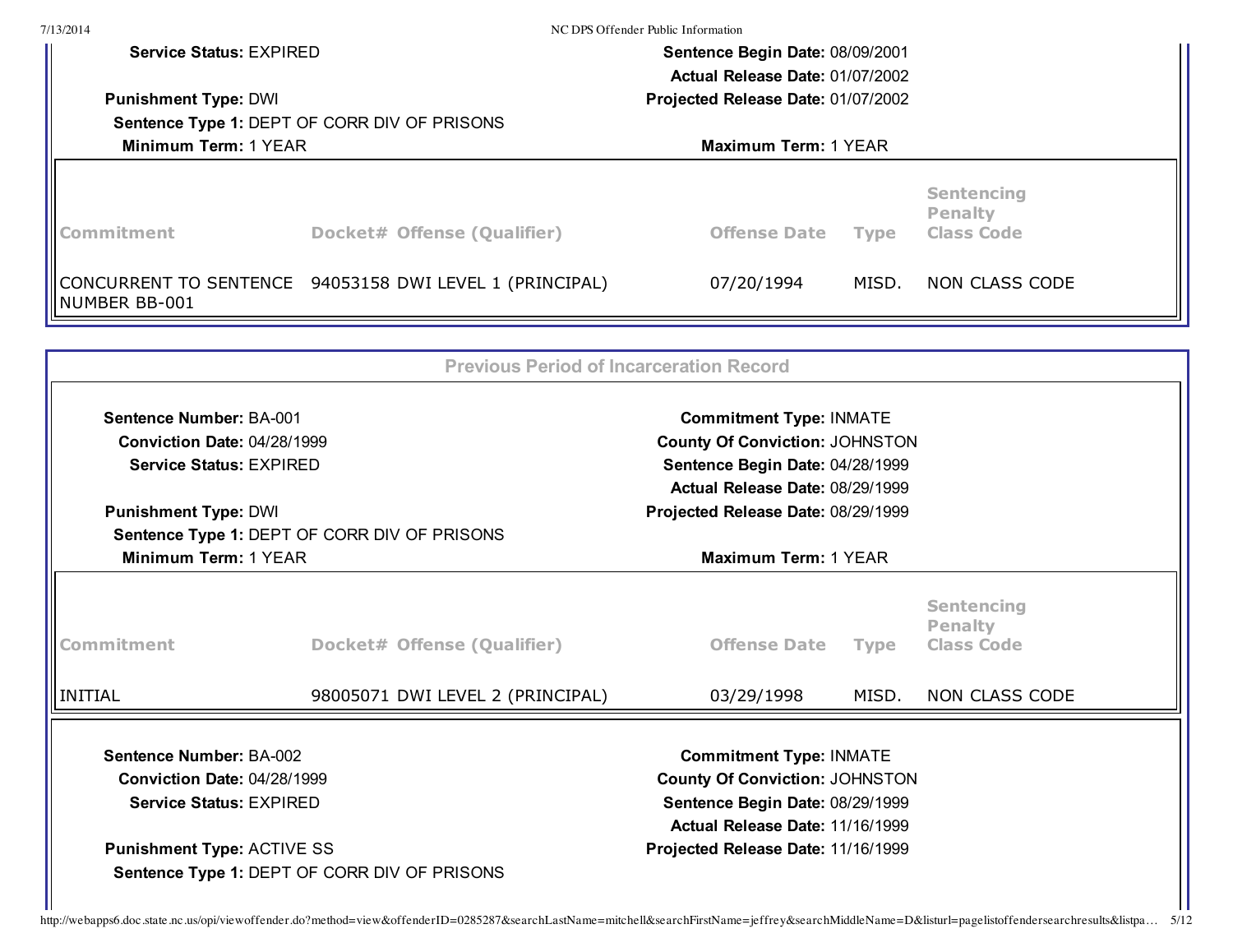|                                                                                                        |                                                                             | NC DPS Offender Public Information                                                                                                        |             |                                                          |
|--------------------------------------------------------------------------------------------------------|-----------------------------------------------------------------------------|-------------------------------------------------------------------------------------------------------------------------------------------|-------------|----------------------------------------------------------|
| <b>Minimum Term:</b>                                                                                   |                                                                             | Maximum Term: 3 MONTHS 1 DAY                                                                                                              |             |                                                          |
| Commitment                                                                                             | Docket# Offense (Qualifier)                                                 | <b>Offense Date</b>                                                                                                                       | <b>Type</b> | <b>Sentencing</b><br><b>Penalty</b><br><b>Class Code</b> |
| NUMBER BA-001                                                                                          | CONSECUTIV TO SENTENCE 98005071 DRIV LICENSE REVOKED (PRINCIPAL) 03/29/1998 |                                                                                                                                           | MISD.       | <b>CLASS 1 MISDEMEANOR SS</b>                            |
| <b>Sentence Number: BA-003</b><br><b>Conviction Date: 11/03/1997</b><br><b>Service Status: EXPIRED</b> |                                                                             | <b>Commitment Type: INMATE</b><br><b>County Of Conviction: WAKE</b><br>Sentence Begin Date: 06/29/1999<br>Actual Release Date: 11/03/1999 |             |                                                          |
| <b>Punishment Type: DWI</b><br>Sentence Type 2: PROBATION REVOCATION                                   | Sentence Type 1: DEPT OF CORR DIV OF PRISONS                                | Projected Release Date: 11/03/1999                                                                                                        |             |                                                          |
| Minimum Term: 1 YEAR                                                                                   |                                                                             | Maximum Term: 1 YEAR                                                                                                                      |             |                                                          |
| <b>Commitment</b>                                                                                      | Docket# Offense (Qualifier)                                                 | <b>Offense Date</b>                                                                                                                       | <b>Type</b> | <b>Sentencing</b><br><b>Penalty</b><br><b>Class Code</b> |
| NUMBER BA-001                                                                                          | CONCURRENT TO SENTENCE 97098095 DWI LEVEL 2 (PRINCIPAL)                     | 10/29/1997                                                                                                                                | MISD.       | NON CLASS CODE                                           |
| <b>Sentence Number: BA-004</b><br><b>Conviction Date: 07/12/1999</b>                                   |                                                                             | <b>Commitment Type: INMATE</b><br><b>County Of Conviction: WAKE</b><br>Sentence Begin Date: 07/12/1999                                    |             |                                                          |
| <b>Service Status: EXPIRED</b>                                                                         |                                                                             |                                                                                                                                           |             |                                                          |
| <b>Punishment Type: DWI</b>                                                                            | Sentence Type 1: DEPT OF CORR DIV OF PRISONS                                | Actual Release Date: 12/26/1999<br>Projected Release Date: 12/26/1999                                                                     |             |                                                          |
| Minimum Term: 1 YEAR 4 MONTHS                                                                          |                                                                             | Maximum Term: 1 YEAR 4 MONTHS                                                                                                             |             |                                                          |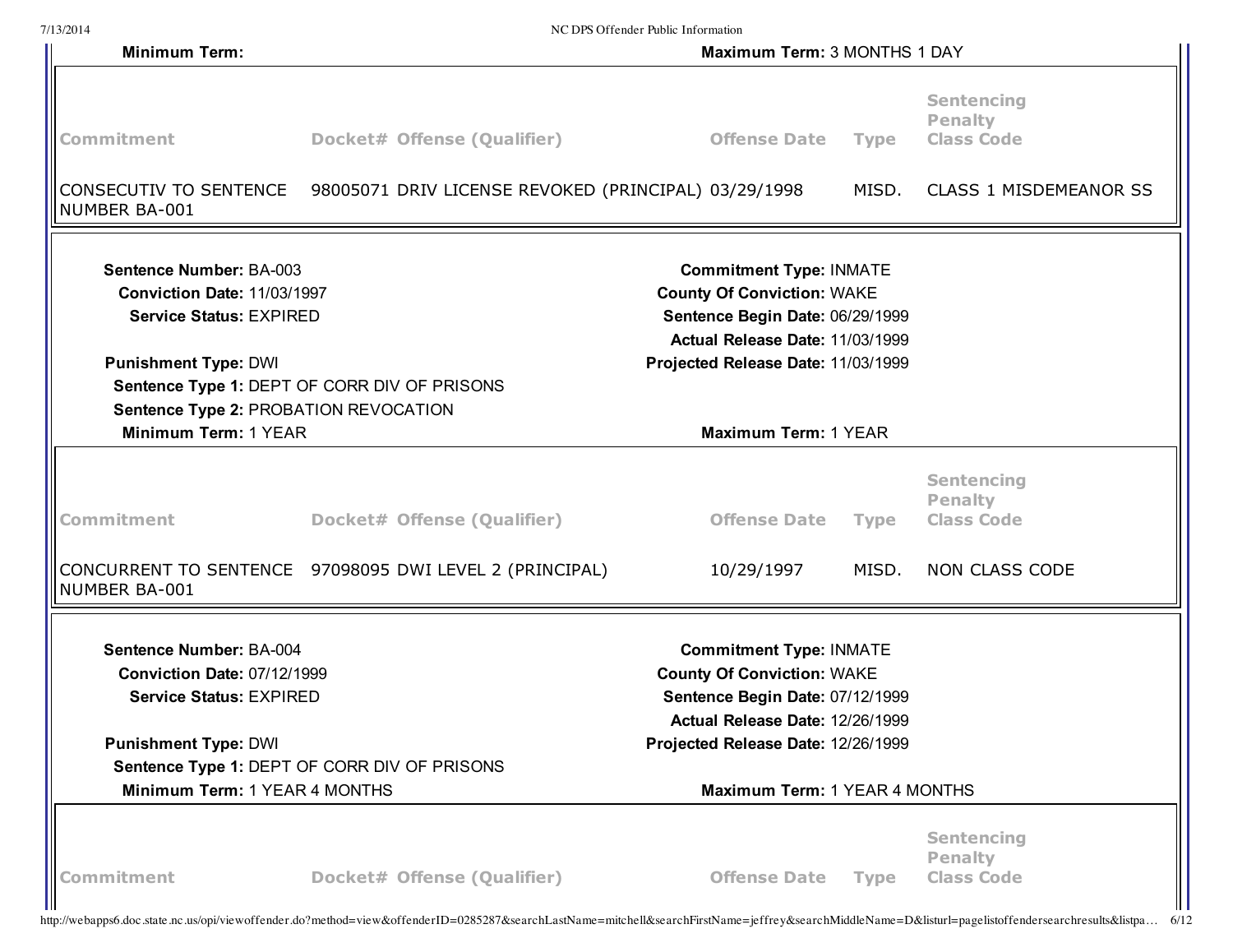7/13/2014 NC DPS Offender Public Information

| NUMBER BA-001                                                                                                                  | CONCURRENT TO SENTENCE 97034752 DWI LEVEL 1 (PRINCIPAL)                                                                                                              | 02/01/1997                                                                                              | MISD.       | NON CLASS CODE                                           |
|--------------------------------------------------------------------------------------------------------------------------------|----------------------------------------------------------------------------------------------------------------------------------------------------------------------|---------------------------------------------------------------------------------------------------------|-------------|----------------------------------------------------------|
| <b>Sentence Number: BA-005</b>                                                                                                 |                                                                                                                                                                      | <b>Commitment Type: INMATE</b>                                                                          |             |                                                          |
| <b>Conviction Date: 07/12/1999</b><br><b>Service Status: EXPIRED</b>                                                           |                                                                                                                                                                      | <b>County Of Conviction: WAKE</b><br>Sentence Begin Date: 12/26/1999<br>Actual Release Date: 03/09/2000 |             |                                                          |
| <b>Punishment Type: DWI</b>                                                                                                    | Sentence Type 1: DEPT OF CORR DIV OF PRISONS<br>Sentence Type 3: REGULAR PAROLE                                                                                      | Projected Release Date: 05/31/2000                                                                      |             |                                                          |
| Minimum Term: 1 YEAR 4 MONTHS<br>Maximum Term: 1 YEAR 4 MONTHS<br>Parole Begin Date: 03/09/2000<br>Parole End Date: 05/14/2000 |                                                                                                                                                                      |                                                                                                         |             |                                                          |
| <b>Commitment</b>                                                                                                              | Docket# Offense (Qualifier)                                                                                                                                          | <b>Offense Date</b>                                                                                     | <b>Type</b> | <b>Sentencing</b><br><b>Penalty</b><br><b>Class Code</b> |
| CONSECUTIV TO SENTENCE<br>NUMBER BA-004                                                                                        | 99020785 DWI LEVEL 1 (PRINCIPAL)                                                                                                                                     | 03/12/1999                                                                                              | MISD.       | NON CLASS CODE                                           |
|                                                                                                                                |                                                                                                                                                                      | <b>Previous Period of Supervision Record</b>                                                            |             |                                                          |
| Sentence Number: 06-001<br><b>Conviction Date: 11/03/1997</b><br><b>Punishment Type: DWI</b>                                   |                                                                                                                                                                      | <b>Commitment Type: PROBATION/PAROLE</b><br><b>County Of Conviction: WAKE</b>                           |             |                                                          |
| Sentence Type 1: PROBATION                                                                                                     | Sentence Type 2: SUSPENDED SENTENCE<br>Sentence Type 3: DEPT OF CORR DIV OF PRISONS<br>Sentence Type 4: DWI CONVICTION<br>Sentence Type 5: SPECIAL PROBATION (SPLIT) |                                                                                                         |             |                                                          |
| Commitment                                                                                                                     | <b>Docket# Offense (Qualifier)</b>                                                                                                                                   | <b>Offense Date</b>                                                                                     | <b>Type</b> | <b>Sentencing</b><br><b>Penalty</b><br><b>Class Code</b> |

http://webapps6.doc.state.nc.us/opi/viewoffender.do?method=view&offenderID=0285287&searchLastName=mitchell&searchFirstName=jeffrey&searchMiddleName=D&listurl=pagelistoffendersearchresults&listpa… 7/12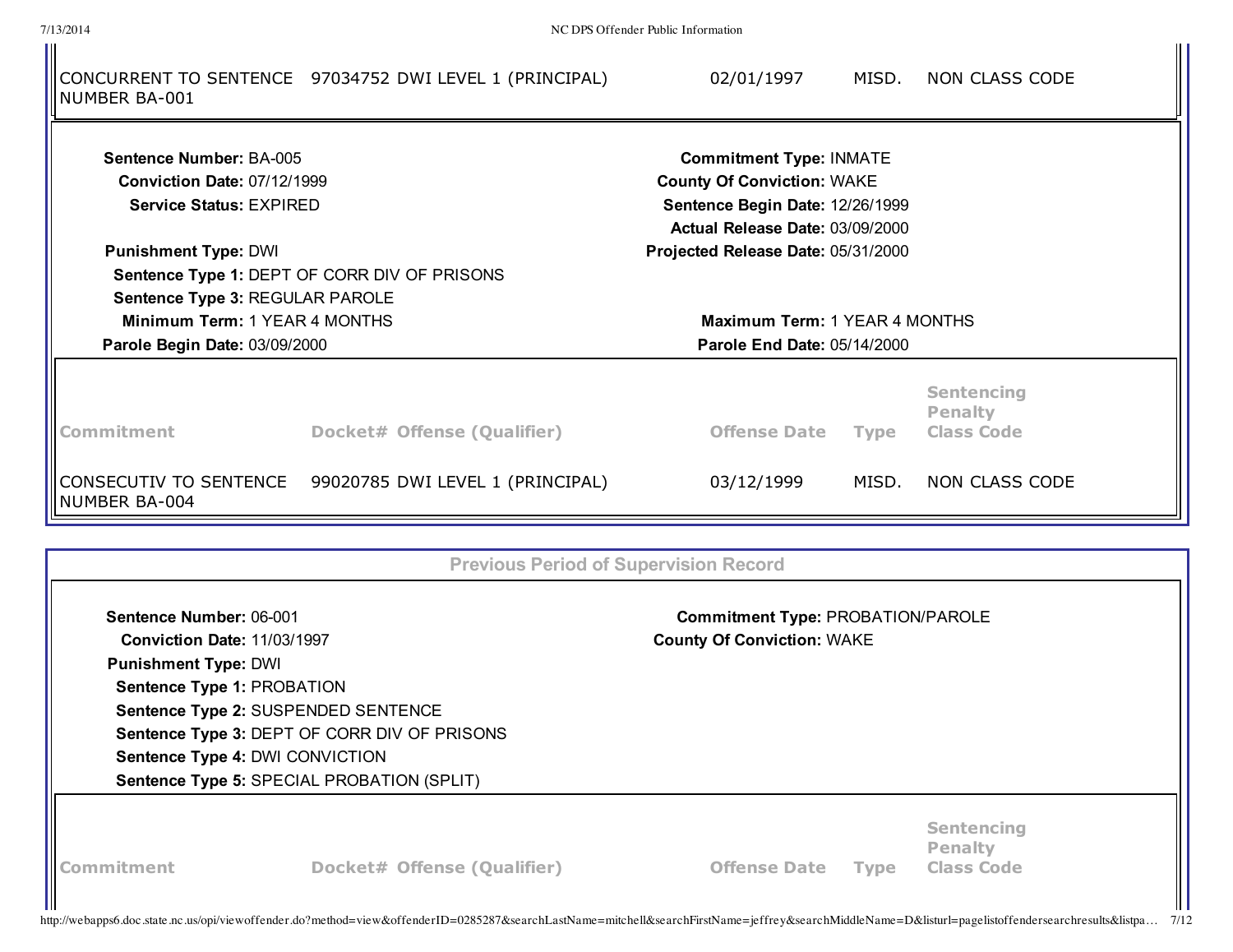| 7/13/2014                                                         |                                                      | NC DPS Offender Public Information                                  |             |                                                          |
|-------------------------------------------------------------------|------------------------------------------------------|---------------------------------------------------------------------|-------------|----------------------------------------------------------|
| <b>I</b> INITIAL                                                  | 97098095 DWI LEVEL 2 (PRINCIPAL)                     | 10/29/1997                                                          | MISD.       | NON CLASS CODE                                           |
| CONSOLIDATED FOR<br><b>JUDGMENT</b>                               | 97098095 DRIV LICENSE REVOKED (PRINCIPAL) 10/29/1997 |                                                                     | MISD.       | <b>CLASS 1 MISDEMEANOR SS</b>                            |
|                                                                   |                                                      |                                                                     |             |                                                          |
|                                                                   |                                                      | <b>Previous Period of Incarceration Record</b>                      |             |                                                          |
| <b>Sentence Number: AA-001</b>                                    |                                                      | <b>Commitment Type: INMATE</b>                                      |             |                                                          |
| <b>Conviction Date: 08/28/1990</b>                                |                                                      | <b>County Of Conviction: WAKE</b>                                   |             |                                                          |
| <b>Service Status: EXPIRED</b><br>Sentence Begin Date: 08/28/1990 |                                                      |                                                                     |             |                                                          |
|                                                                   |                                                      | Actual Release Date: 08/12/1991                                     |             |                                                          |
| <b>Punishment Type: DWI</b>                                       |                                                      | Projected Release Date: 08/12/1991                                  |             |                                                          |
|                                                                   | Sentence Type 1: DEPT OF CORR DIV OF PRISONS         |                                                                     |             |                                                          |
| Sentence Type 3: REGULAR PAROLE                                   |                                                      |                                                                     |             |                                                          |
| <b>Minimum Term:</b>                                              |                                                      | <b>Maximum Term: 2 YEARS</b>                                        |             |                                                          |
| Commitment                                                        | Docket# Offense (Qualifier)                          | <b>Offense Date</b>                                                 | <b>Type</b> | <b>Sentencing</b><br><b>Penalty</b><br><b>Class Code</b> |
| <b>INITIAL</b>                                                    | 90060527 DWI DRIVING WHILE IMPAIRED<br>(PRINCIPAL)   | 08/11/1990                                                          | MISD.       | NON CLASS CODE                                           |
| <b>Sentence Number: AA-002</b>                                    |                                                      |                                                                     |             |                                                          |
| <b>Conviction Date: 02/18/1988</b>                                |                                                      | <b>Commitment Type: INMATE</b><br><b>County Of Conviction: WAKE</b> |             |                                                          |
| <b>Service Status: EXPIRED</b>                                    |                                                      | <b>Sentence Begin Date:</b>                                         |             |                                                          |
|                                                                   |                                                      | Actual Release Date: 08/12/1991                                     |             |                                                          |
| <b>Punishment Type: FAIR MISDEMEAN</b>                            |                                                      | Projected Release Date: 08/12/1991                                  |             |                                                          |
|                                                                   | Sentence Type 1: DEPT OF CORR DIV OF PRISONS         |                                                                     |             |                                                          |
|                                                                   | Sentence Type 2: PROBATION REVOCATION                |                                                                     |             |                                                          |
| Sentence Type 3: REGULAR PAROLE                                   |                                                      |                                                                     |             |                                                          |
| <b>Minimum Term:</b>                                              |                                                      | Maximum Term: 6 MONTHS                                              |             |                                                          |
| <b>Commitment</b>                                                 | Docket# Offense (Qualifier)                          | <b>Offense Date</b>                                                 | <b>Type</b> | <b>Sentencing</b><br><b>Penalty</b><br><b>Class Code</b> |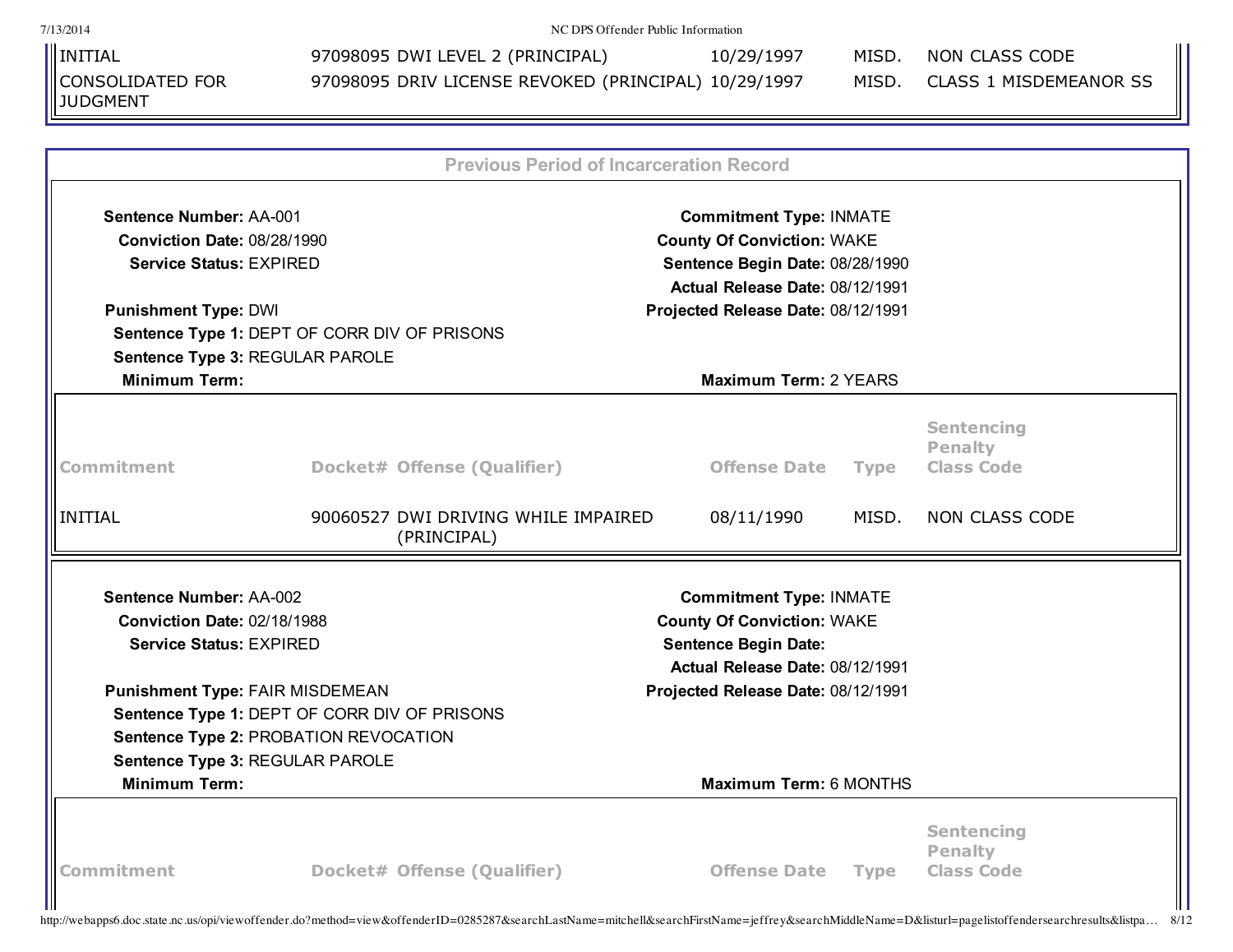⋔

|               | CONCURRENT TO SENTENCE 87076653 LARCENY (OVER \$200) (PRINCIPAL) 12/28/1987 |  | MISD. MISD. (PRE-STRUCTURE) |
|---------------|-----------------------------------------------------------------------------|--|-----------------------------|
| NUMBER AA-001 |                                                                             |  |                             |

| Sentence Number: AA 003<br><b>Punishment Type: DWI</b>       | <b>Commitment Type: INMATE</b><br><b>Conviction Date: 07/30/1990</b><br><b>County Of Conviction: WAKE</b><br><b>Service Status: EXPIRED</b><br><b>Sentence Begin Date:</b><br>Actual Release Date: 08/12/1991<br>Projected Release Date: 08/12/1991 |                     |             |                                                          |
|--------------------------------------------------------------|-----------------------------------------------------------------------------------------------------------------------------------------------------------------------------------------------------------------------------------------------------|---------------------|-------------|----------------------------------------------------------|
| <b>Minimum Term:</b>                                         | Sentence Type 1: DEPT OF CORR DIV OF PRISONS<br>Sentence Type 2: PROBATION REVOCATION<br>Sentence Type 3: REGULAR PAROLE<br><b>Maximum Term: 2 YEARS</b>                                                                                            |                     |             |                                                          |
| Commitment                                                   | Docket# Offense (Qualifier)                                                                                                                                                                                                                         | <b>Offense Date</b> | <b>Type</b> | <b>Sentencing</b><br><b>Penalty</b><br><b>Class Code</b> |
| INUMBER AA-001<br><b>CONSOLIDATED FOR</b><br><b>JUDGMENT</b> | CONCURRENT TO SENTENCE 90004148 DWI DRIVING WHILE IMPAIRED<br>(PRINCIPAL)<br>00000000 DRIV LICENSE REVOKED (PRINCIPAL)                                                                                                                              | 01/18/1990          | MISD.       | NON CLASS CODE                                           |

|                                                                                                                     |                                                                                 | <b>Previous Period of Supervision Record</b>                                  |             |                                                          |  |
|---------------------------------------------------------------------------------------------------------------------|---------------------------------------------------------------------------------|-------------------------------------------------------------------------------|-------------|----------------------------------------------------------|--|
| Sentence Number: 05-001<br>Conviction Date: 07/30/1990<br><b>Punishment Type: DWI</b><br>Sentence Type 1: PROBATION | Sentence Type 2: DWI CONVICTION<br>Sentence Type 3: DEPT OF CORR DIV OF PRISONS | <b>Commitment Type: PROBATION/PAROLE</b><br><b>County Of Conviction: WAKE</b> |             |                                                          |  |
| <b>Commitment</b>                                                                                                   | Docket# Offense (Qualifier)                                                     | <b>Offense Date</b>                                                           | <b>Type</b> | <b>Sentencing</b><br><b>Penalty</b><br><b>Class Code</b> |  |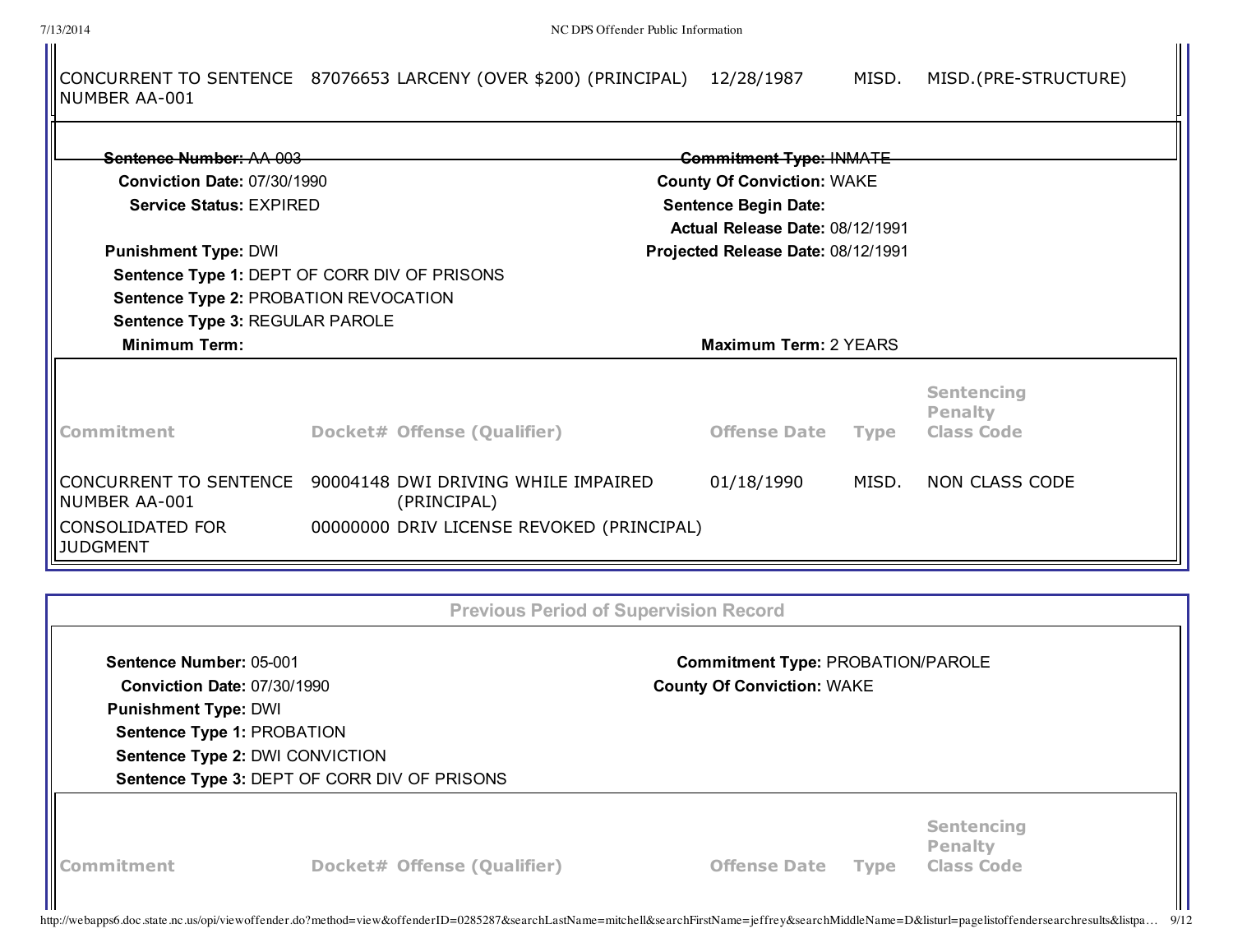| Commitment                                                    | Docket# Offense (Qualifier)                                               | <b>Offense Date</b>                                                           | <b>Type</b> | <b>Sentencing</b><br><b>Penalty</b><br><b>Class Code</b> |
|---------------------------------------------------------------|---------------------------------------------------------------------------|-------------------------------------------------------------------------------|-------------|----------------------------------------------------------|
|                                                               | Sentence Type 3: DEPT OF CORR DIV OF PRISONS                              |                                                                               |             |                                                          |
| Sentence Type 2: DWI CONVICTION                               |                                                                           |                                                                               |             |                                                          |
| Sentence Type 1: PROBATION                                    |                                                                           |                                                                               |             |                                                          |
| <b>Punishment Type: DWI</b>                                   |                                                                           |                                                                               |             |                                                          |
| Sentence Number: 03-001<br><b>Conviction Date: 07/07/1986</b> |                                                                           | <b>Commitment Type: PROBATION/PAROLE</b><br><b>County Of Conviction: WAKE</b> |             |                                                          |
|                                                               | <b>Previous Period of Supervision Record</b>                              |                                                                               |             |                                                          |
|                                                               |                                                                           |                                                                               |             |                                                          |
| <b>INITIAL</b>                                                | 87076653 LARCENY (OVER \$200) (PRINCIPAL)                                 | 12/28/1987                                                                    | MISD.       | MISD.(PRE-STRUCTURE)                                     |
| <b>Commitment</b>                                             | Docket# Offense (Qualifier)                                               | <b>Offense Date</b>                                                           | <b>Type</b> | <b>Sentencing</b><br><b>Penalty</b><br><b>Class Code</b> |
|                                                               |                                                                           |                                                                               |             |                                                          |
| Sentence Type 2: SUSPENDED SENTENCE                           | Sentence Type 3: DEPT OF CORR DIV OF PRISONS                              |                                                                               |             |                                                          |
| Sentence Type 1: PROBATION                                    |                                                                           |                                                                               |             |                                                          |
| Punishment Type: PRE-SS (FAIR) DCC                            |                                                                           |                                                                               |             |                                                          |
| Sentence Number: 04-001<br><b>Conviction Date: 02/18/1988</b> |                                                                           | <b>Commitment Type: PROBATION/PAROLE</b><br><b>County Of Conviction: WAKE</b> |             |                                                          |
|                                                               |                                                                           |                                                                               |             |                                                          |
| <b>CONSOLIDATED FOR</b><br><b>JUDGMENT</b>                    | 90005655 SPEEDING (PRINCIPAL)                                             | 01/18/1990                                                                    | MISD.       |                                                          |
| <b>CONSOLIDATED FOR</b><br><b>JUDGMENT</b>                    | 90005655 DRIV LICENSE REVOKED (PRINCIPAL) 01/18/1990                      |                                                                               | MISD.       |                                                          |
| <b>NUMBER 04-001</b>                                          | CONCURRENT TO SENTENCE 90004148 DWI DRIVING WHILE IMPAIRED<br>(PRINCIPAL) | 01/18/1990                                                                    | MISD.       | NON CLASS CODE                                           |
|                                                               |                                                                           |                                                                               |             |                                                          |

 $\mathbf{II}$ 

7/13/2014 NC DPS Offender Public Information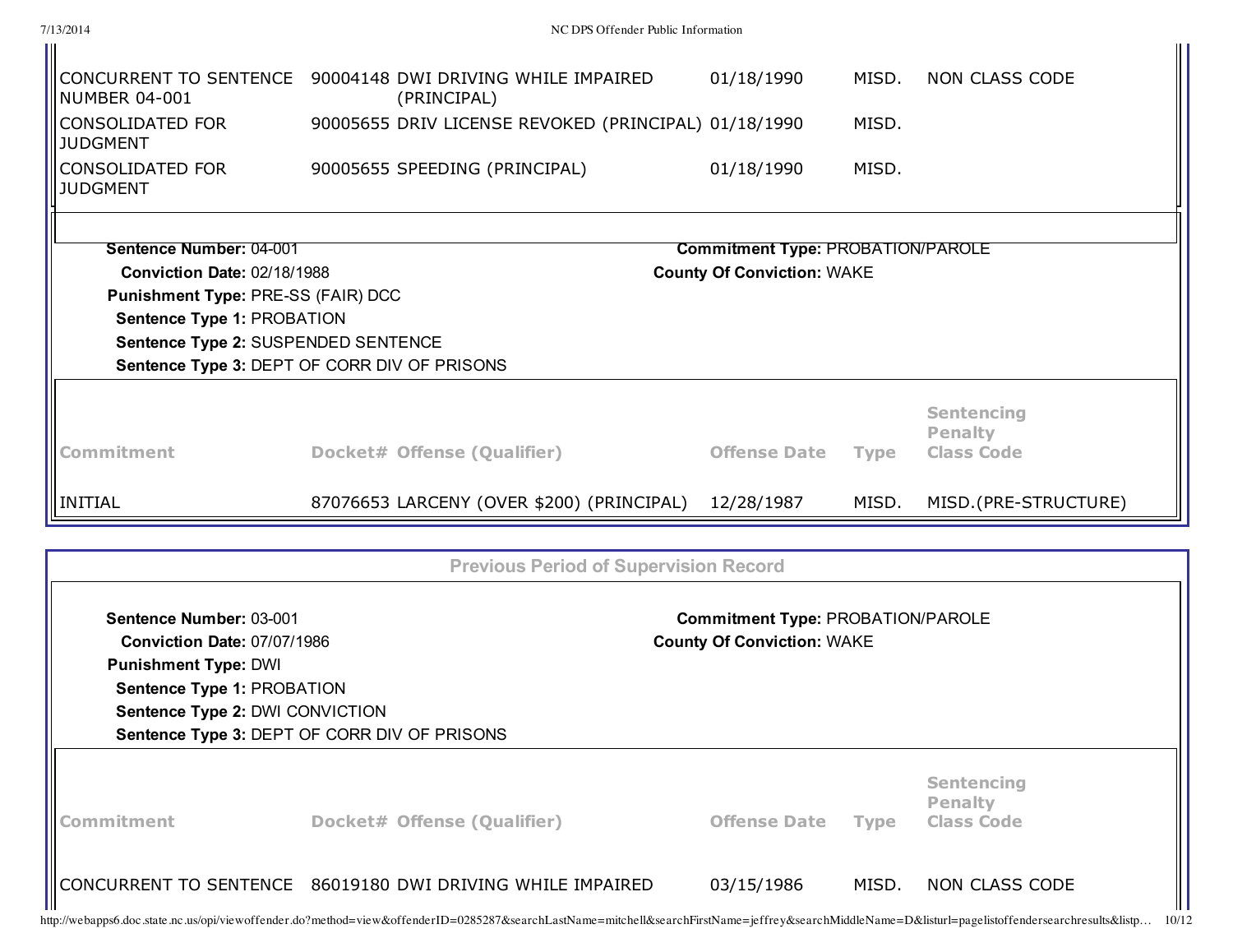| 7/13/2014                                                        |  | NC DPS Offender Public Information                                        |                                          |             |                                     |
|------------------------------------------------------------------|--|---------------------------------------------------------------------------|------------------------------------------|-------------|-------------------------------------|
| NUMBER 01-001                                                    |  | (PRINCIPAL)                                                               |                                          |             |                                     |
| Sentence Number: 02-001<br>Conviction Date: 12/17/1984           |  | Commitment Type: PROBATION/PAROLE<br><b>County Of Conviction: WAKE</b>    |                                          |             |                                     |
|                                                                  |  |                                                                           |                                          |             |                                     |
| Sentence Type 1: PROBATION                                       |  |                                                                           |                                          |             |                                     |
| Sentence Type 2: SUSPENDED SENTENCE                              |  |                                                                           |                                          |             |                                     |
| Sentence Type 3: DEPT OF CORR DIV OF PRISONS                     |  |                                                                           |                                          |             |                                     |
|                                                                  |  |                                                                           |                                          |             | <b>Sentencing</b><br><b>Penalty</b> |
| <b>Commitment</b>                                                |  | Docket# Offense (Qualifier)                                               | <b>Offense Date</b>                      | <b>Type</b> | <b>Class Code</b>                   |
| <b>NUMBER 01-001</b>                                             |  | CONCURRENT TO SENTENCE 84068609 DWI DRIVING WHILE IMPAIRED<br>(PRINCIPAL) | 09/30/1984                               | MISD.       | <b>NON CLASS CODE</b>               |
| <b>CONSOLIDATED FOR</b><br><b>JUDGMENT</b>                       |  | 84068485 MISC MOTOR VEHICLE VIOLATION<br>(PRINCIPAL)                      | 09/30/1984                               | MISD.       |                                     |
| Sentence Number: 01-001                                          |  |                                                                           | <b>Commitment Type: PROBATION/PAROLE</b> |             |                                     |
| Conviction Date: 11/26/1984                                      |  | <b>County Of Conviction: WAKE</b>                                         |                                          |             |                                     |
| Punishment Type: PRE-SS (FAIR) DCC<br>Sentence Type 1: PROBATION |  |                                                                           |                                          |             |                                     |
| Sentence Type 2: SUSPENDED SENTENCE                              |  |                                                                           |                                          |             |                                     |
| Sentence Type 3: COUNTY JAIL                                     |  |                                                                           |                                          |             |                                     |
|                                                                  |  |                                                                           |                                          |             |                                     |
|                                                                  |  |                                                                           |                                          |             | <b>Sentencing</b><br><b>Penalty</b> |
| <b>Commitment</b>                                                |  | Docket# Offense (Qualifier)                                               | <b>Offense Date</b>                      | <b>Type</b> | <b>Class Code</b>                   |
| INITIAL                                                          |  | 84068030 PROFANE LANGUAGE (PRINCIPAL)                                     | 09/07/1984                               | MISD.       | MISD.(PRE-STRUCTURE)                |
| <b>CONSOLIDATED FOR</b><br><b>JUDGMENT</b>                       |  | 84068031 COMMUNICATING THREATS<br>(PRINCIPAL)                             | 09/07/1984                               | MISD.       |                                     |

**[Privacy](http://webapps6.doc.state.nc.us/opi/privacy.do) Policy [Disclaimer](http://webapps6.doc.state.nc.us/opi/disclaimer.do) [Contact](http://webapps6.doc.state.nc.us/opi/contact.do) Us Help [Using](http://webapps6.doc.state.nc.us/opi/help.do) This Site**

http://webapps6.doc.state.nc.us/opi/viewoffender[.do?method=view&offende](http://www.nc.gov/)rID=0285287&searchLastName=mitchell&searchFirstName=jeffrey&searchMiddleName=D&listurl=pagelistoffendersearchresults&listp… 11/12 **© 2012 North Carolina Department Of Public Safety. All rights**